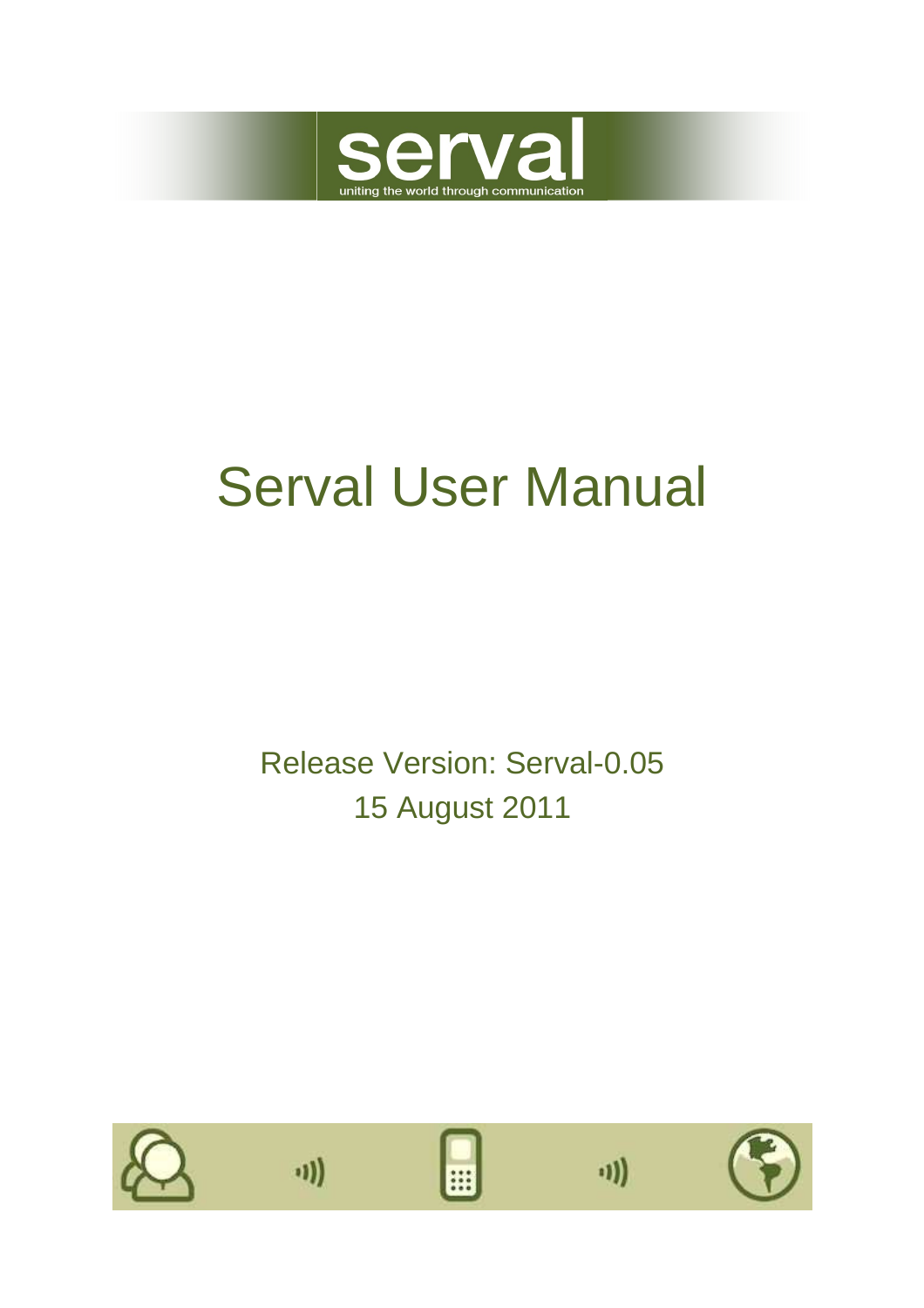## **Serval**

## **Table of Contents**

| 1              |     |  |  |  |  |
|----------------|-----|--|--|--|--|
| $\overline{2}$ |     |  |  |  |  |
| 2.1            |     |  |  |  |  |
|                | 2.2 |  |  |  |  |
|                | 2.3 |  |  |  |  |
|                | 2.4 |  |  |  |  |
| 3              |     |  |  |  |  |
| 4              |     |  |  |  |  |
| 5              |     |  |  |  |  |
| 6              |     |  |  |  |  |
|                | 6.1 |  |  |  |  |
|                | 6.2 |  |  |  |  |
|                | 6.3 |  |  |  |  |
| 6.4            |     |  |  |  |  |
|                | 6.5 |  |  |  |  |
|                |     |  |  |  |  |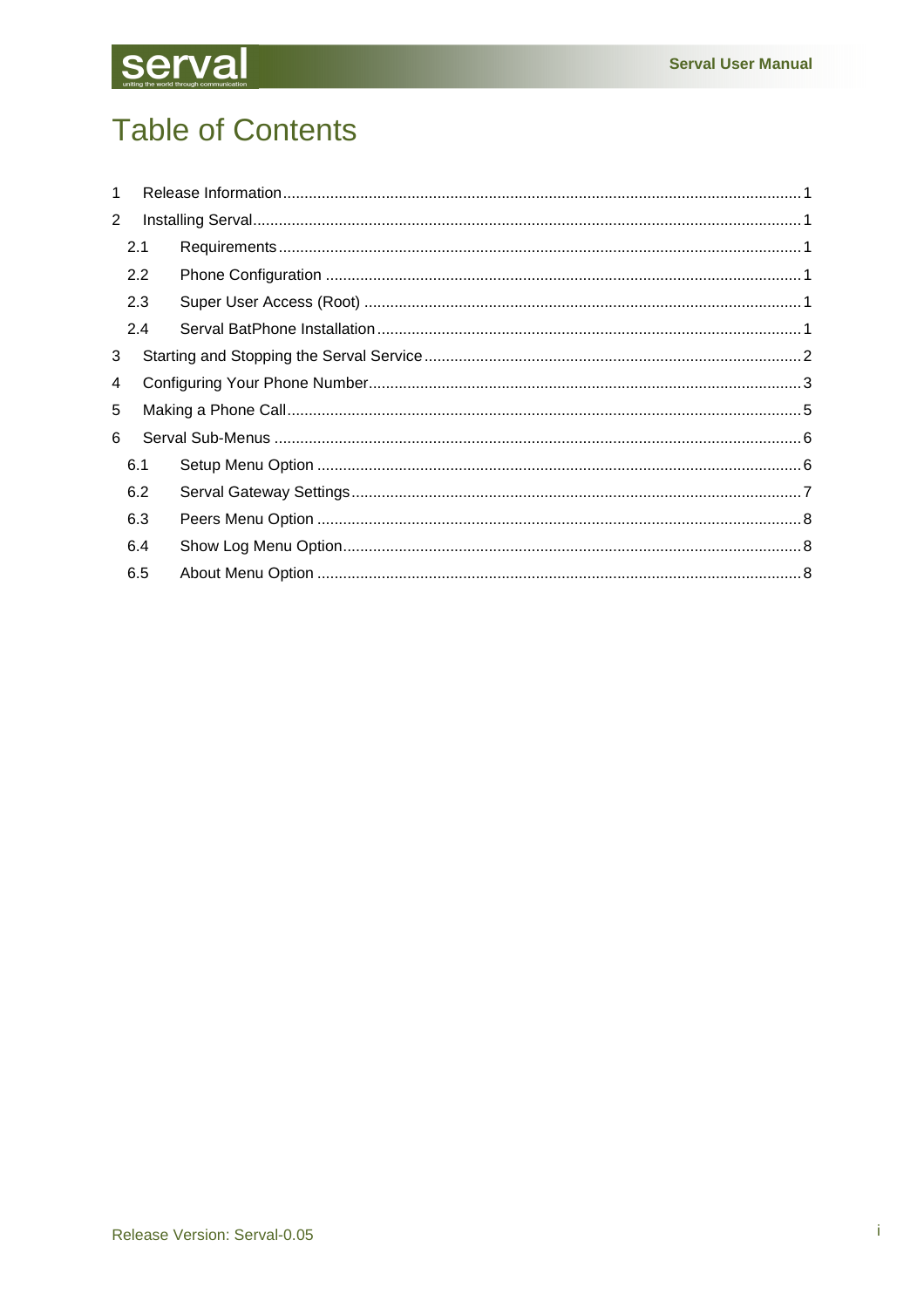## **1 Release Information**

'Serval-0.05' is a prototype release intended for the open source development community to test and provide feedback.

This release contains the following functionality:

- The ability to participate in an adhoc mesh (when the phone is rooted)
- The ability to connect to an access point
- The ability to manually set the Wi-Fi connectivity mode
- Initiating and receiving phone calls on the mesh
- Initiating and receiving phone calls on an access point

## **2 Installing Serval**

## **2.1 Requirements**

- Huawei U8150 IDEOS phone (or similar Android phone)
- Wireless network access point

## **2.2 Phone Configuration**

| Step 1 |        | Navigate to: Menu $\rightarrow$ Settings $\rightarrow$ Wireless & Networks                    |
|--------|--------|-----------------------------------------------------------------------------------------------|
| Step 2 | Check: | WiFi is selected                                                                              |
| Step 3 |        | Navigate to: WiFi Settings                                                                    |
| Step 4 |        | Navigate to: Menu $\rightarrow$ Settings $\rightarrow$ Applications                           |
| Step 5 | Check: | Unknown Sources is selected                                                                   |
| Step 6 |        | Navigate to: Menu $\rightarrow$ Settings $\rightarrow$ Applications $\rightarrow$ Development |
| Step 7 | Check: | USB debugging is selected                                                                     |

## **2.3 Super User Access (Root)**

| WARNING: Rooting the phone will void the manufacturer warranty. This step is optional. |
|----------------------------------------------------------------------------------------|
| Rooting the phone will allow for adhoc mesh network capability and is required for     |
| full functionality of the software. By choosing not to root the phone, the software    |
| will still be able to provide free calls to phones that are connected to the same      |
| <b>Access Point.</b>                                                                   |
|                                                                                        |

- **Step 1** Connect to a network
- **Step 2** In a web browser, go to URL http://developer.servalproject.org/files
- **Step 3** Select: z4root.1.3.0.apk z4root will download
- **Step 4** Launch z4root
- **Step 5** Select: Permanent root

The phone will reboot after a short wait and is now ready for use.

## **2.4 Serval BatPhone Installation**

**Step 1** In a web browser, go to URL http://developer.servalproject.org/files **Step 2** Select: Serval-0.05.apk The installer will download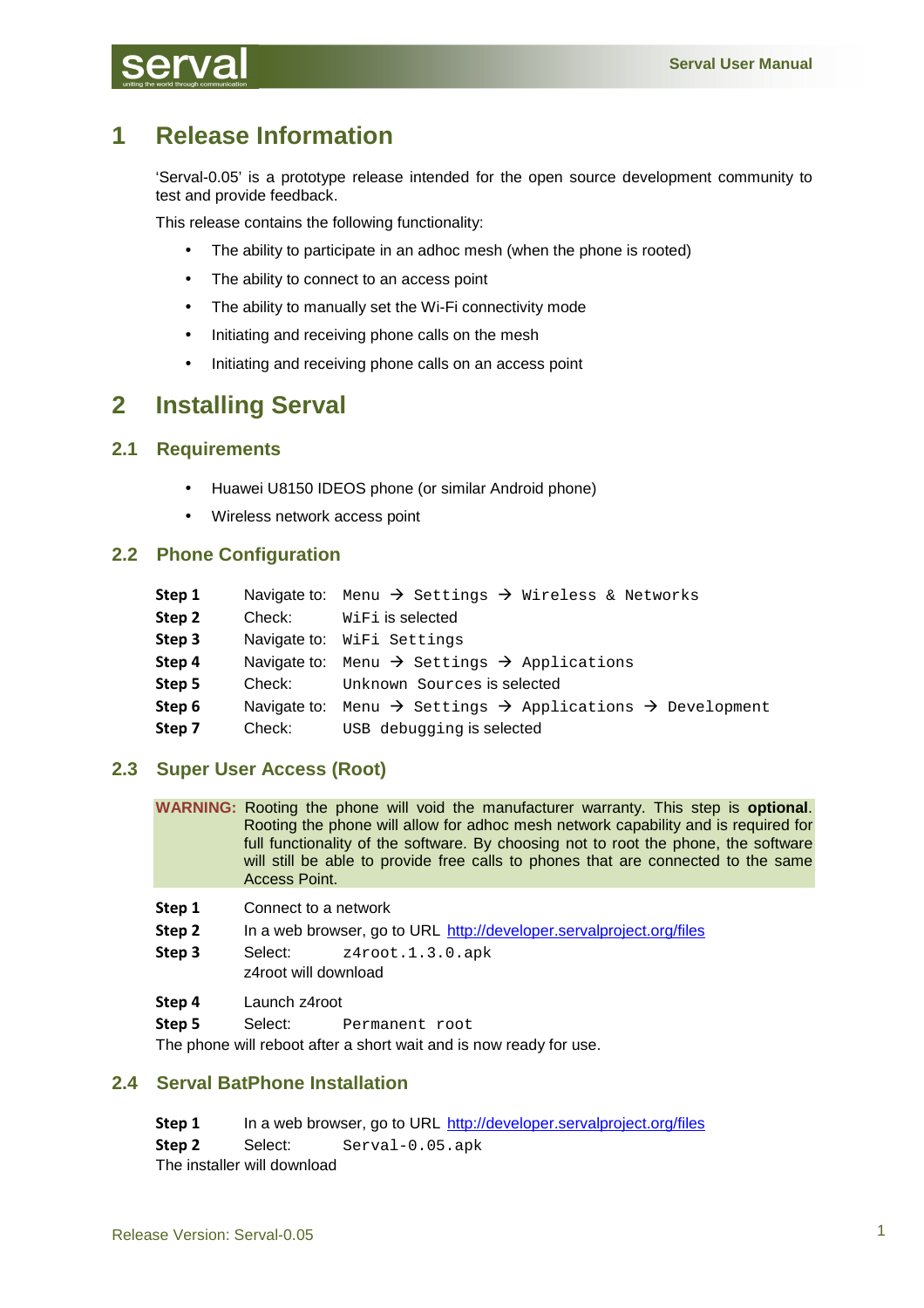

**Step 3** Launch the installer. An installation screen will appear

**Step 4** Select: Install

The application will install and a prompt will appear to open it. The following steps will need to be performed on the first use of the application.

**Step 5** Select: Open

If the phone is rooted, a screen regarding super user access will appear.

**Step 6** Select: Allow

When the BatPhone application is ready, a sound file will be played.

## **3 Starting and Stopping the Serval Service**

From the applications screen, select the Serval icon to start the software.



#### **Figure 1 - Serval Icon**

If this is the first time using the Serval application, the software will take you through a configuration wizard (see section 4).

If a phone number has been configured then the main screen will be displayed as shown in **Error! Reference source not found.**.



**Figure 2 - Main Screen** 

Selecting SUSPEND on the main Serval screen will stop the Serval services allowing your phone to work as normal. A PLEASE WAIT...(Stopping)indicator will appear and when complete, the button will toggle to START.

When the services are stopped, the Serval application will still be running in the background. When accessing the main Serval screen again, the services may be restarted by selecting START.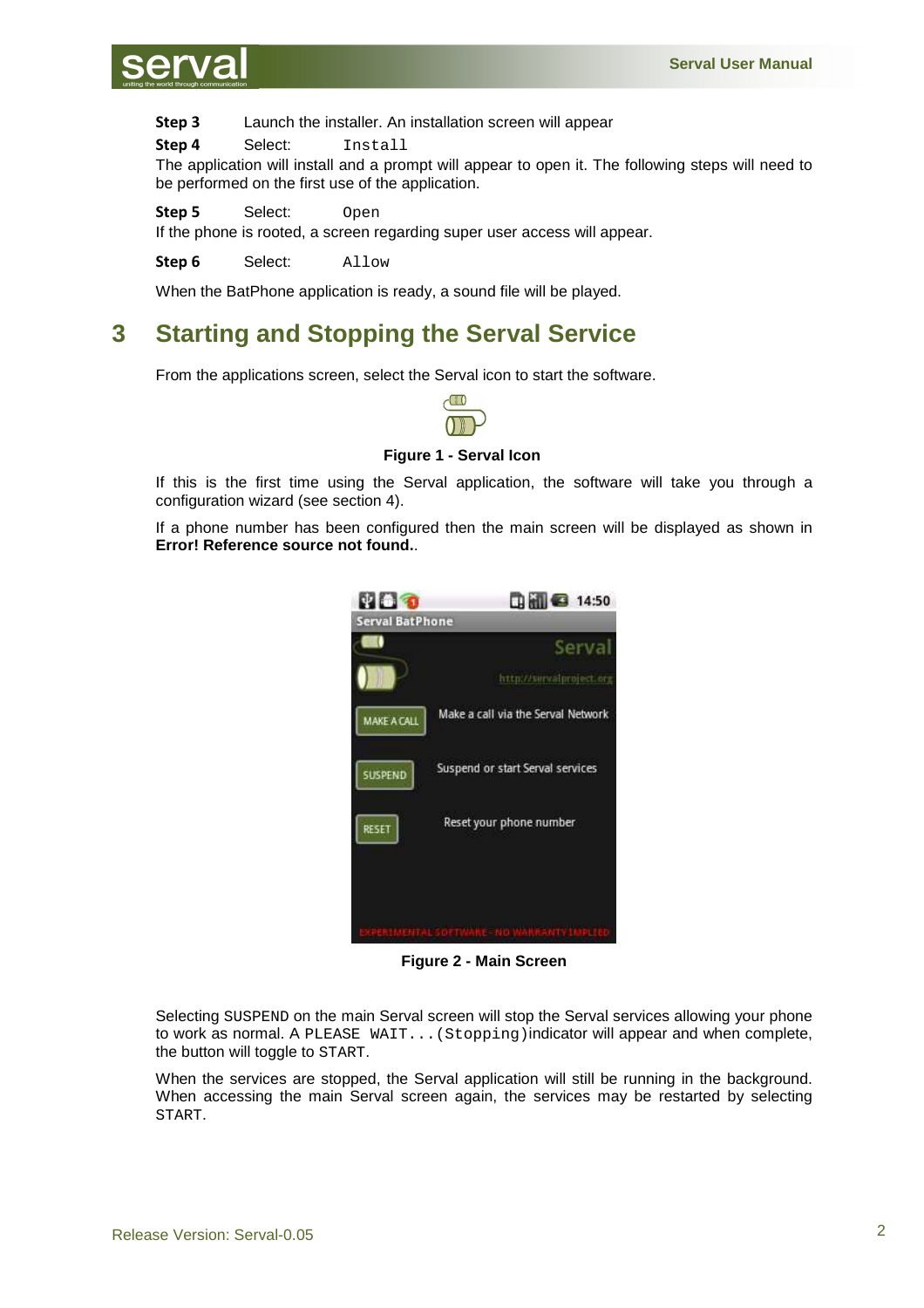

## **4 Configuring Your Phone Number**

The configuration wizard is accessed in two ways. It will automatically be called upon first use of the software until a phone number has been set. It will also be activated when the RESET button on the main Serval screen is pressed.

As this is a prototype release, a disclaimer screen "Here Be Dragons" will appear as shown in Figure 3 - Disclaimer Screen. Select I AGREE to continue or CANCEL to exit the application.



**Figure 3 - Disclaimer Screen**

Once the terms are agreed to, a configuration wizard will appear to setup your phone number for use on the Serval Mesh, as shown in Figure 4 - Welcome Screen. Select the SETUP WIZARD button to proceed.



**Figure 4 - Welcome Screen** 

A screen will appear containing the setup instructions as shown in Figure 5 - Setup Instructions. Select OK to continue.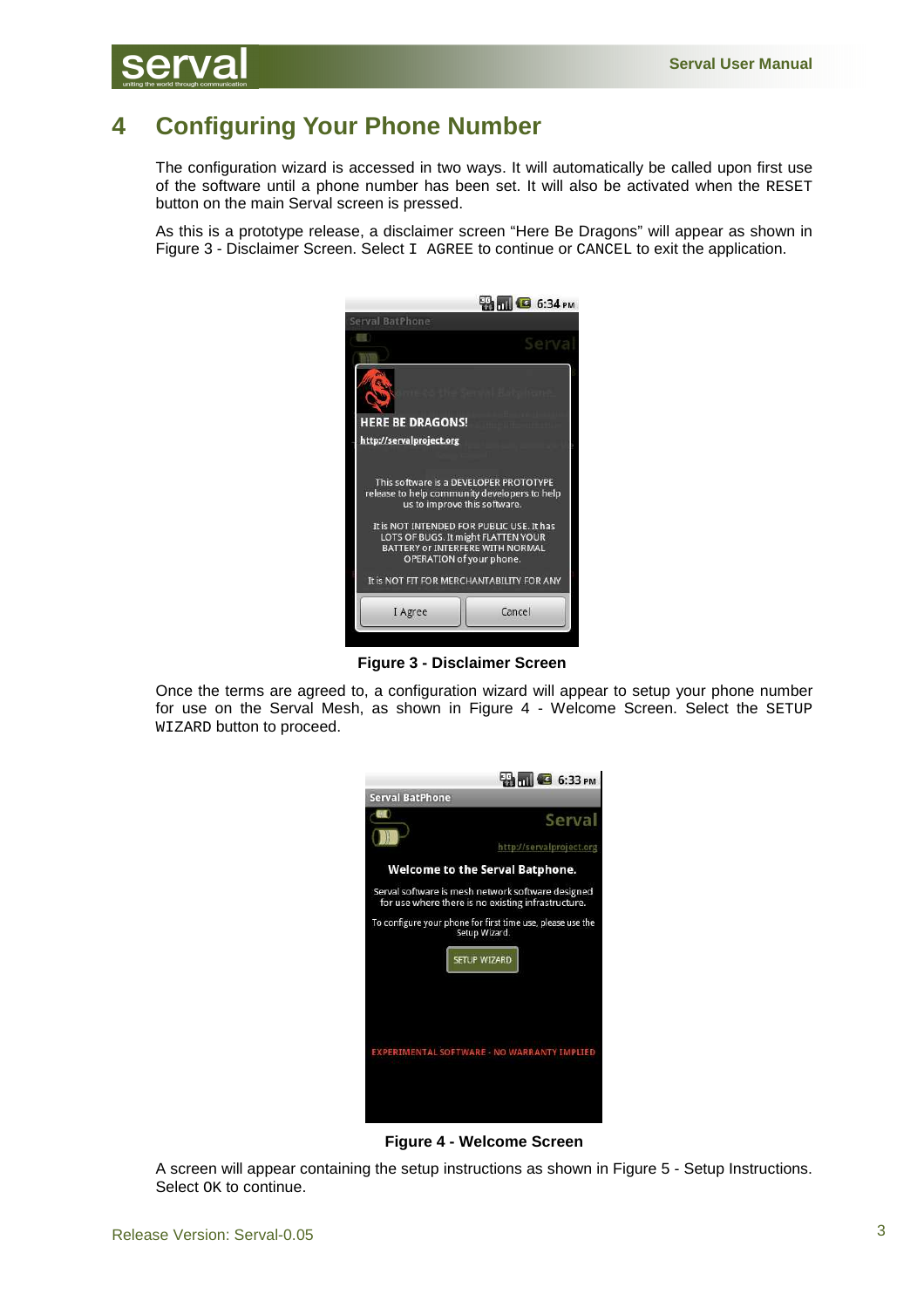



**Figure 5 - Setup Instructions**

The phone number entry screen will appear as shown in Figure 6 - Phone Number Entry.



**Figure 6 - Phone Number Entry** 

Select the Phone Number field to enter the number you wish to be contacted at when on the mesh. Usually this will be the same as the number issued to you by your telecommunications provider however you may set it to something different.

The following characters are allowed:

- digits between 0 and 9
- $+ symbol$
- \* symbol
- # symbol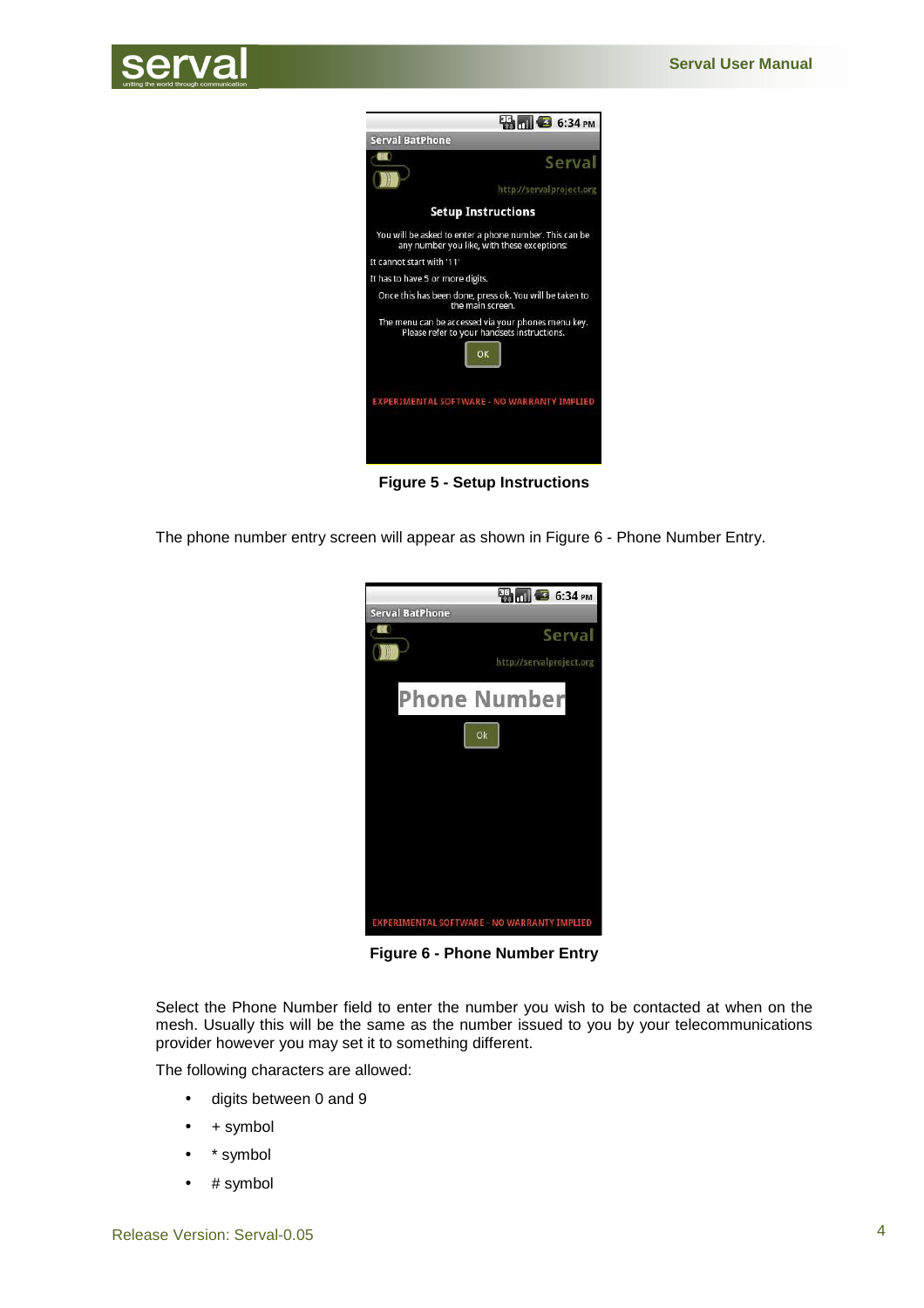

The number must be a minimum of 5 and a maximum of 32 digits.

The number cannot start with the digits '11' as this range is reserved for emergency numbers.

Once the number has been entered, select OK to continue. If the rules above are not followed, an error message will appear. An example error is shown in Figure 7 - Phone Number Error Message.



**Figure 7 - Phone Number Error Message** 

If the number is accepted, the main Serval screen will appear.

## **5 Making a Phone Call**

From the main Serval screen, as shown in Figure 8 -, select the MAKE A CALL button. A dialler will appear as shown in Figure 8 - Dialler.

|          |              | <b>ED UNITED</b> 6:36 PM |           |
|----------|--------------|--------------------------|-----------|
| è        | ≡            |                          |           |
| Phone    | Call log     | Contacts                 | Favorites |
|          |              |                          |           |
|          |              |                          |           |
| 1        | $2$ ABC      | 3 DEF                    |           |
| 4 GHI    | $5$ JKL      | <b>6 MNO</b>             |           |
| 7 PQRS   | <b>8 TUV</b> | 9<br>WXYZ                |           |
| $\ast$   | 0<br>$+$     | #                        |           |
| $\sigma$ |              | $\overline{\mathbf{x}}$  |           |

**Figure 8 - Dialler** 

When making a call with the Serval services enabled, a pop-up will appear offering options to make a Mesh Call (on the mesh) or Phone Call (using your standard provider). Select one of these to continue.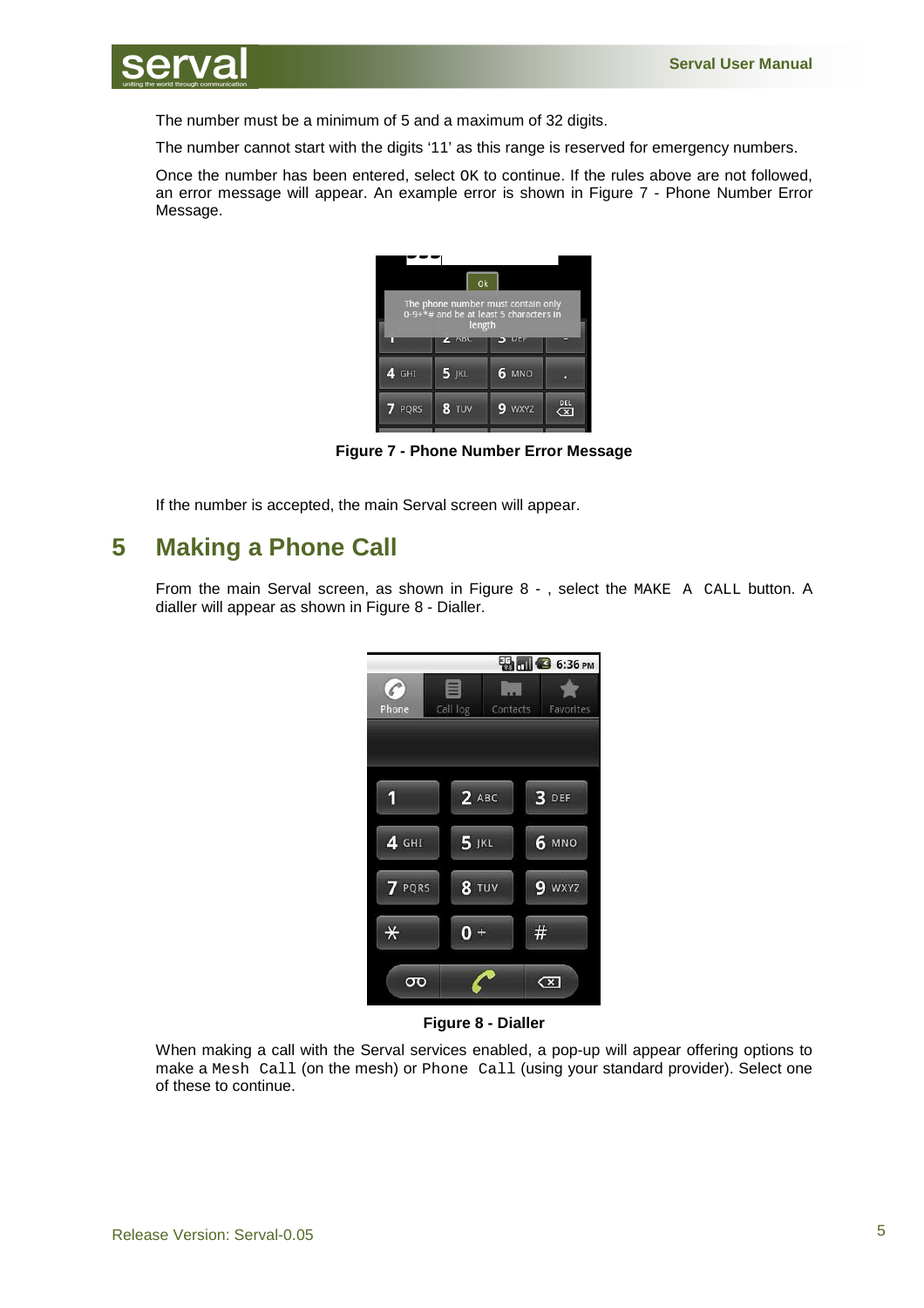

## **6 Serval Sub-Menus**

The Serval sub-menus can be accessed from the Serval main screen by selecting the Android menu button (consult your phone's user manual for the location of this button). The menu options will appear on the lower portion of the screen, as shown in Figure 9 - Sub-Menus.



**Figure 9 - Sub-Menus** 

### **6.1 Setup Menu Option**

Selecting SETUP will provide a screen with further options, as shown in Figure 10 - Setup Options.



**Figure 10 - Setup Options**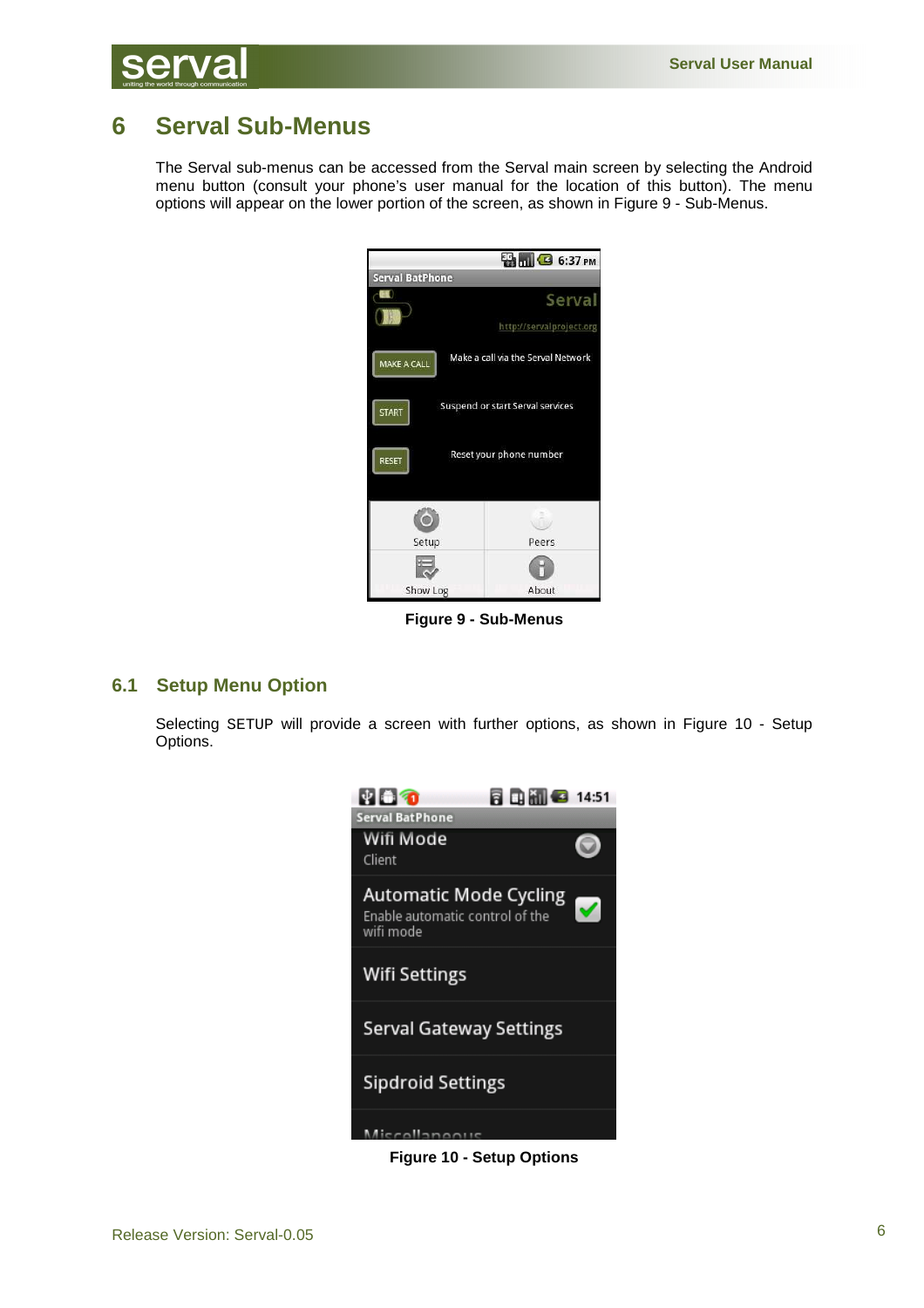

## **6.1.1 Wifi Mode**

The Wifi Mode drop-down list contains four options:

- Adhoc will enable you to participate in a mesh network. This option will only be available if you have super-user privileges on the phone.
- Client will enable you to connect to an access point.
- Access Point will enable other phones in Client mode to connect to your phone.
- Off will disable wifi on the phone.

If Automatic Mode Cycling is enabled (see 6.1.2) then this mode will be changed to the next mode in the list if there is no peer connection. If a peer is connected then the phone will remain in the selected wifi mode.

## **6.1.2 Automatic Mode Cycling**

When enabled, the Automatic Mode Cycling option will change between the four wifi modes approximately every 30 seconds until a peer is detected. When the peer connection is lost, the cycling will resume.

When cycling is disabled, the phone will remain in the mode as selected through the WiFi Mode drop-down list (see section 6.1.1).

## **6.1.3 Wifi Settings**

Modifying the Wifi Settings will enable you to troubleshoot problems with the wifi or to connect to an existing mesh network that is not using the default settings.

- Device Chipset. The detected chipset name will be displayed underneath this option. If this is blank, then the drop-down menu contains other chipset options that can be tried to see if they are compatible with your phone.
- Change SSID. This is the mesh network name. All devices participating in a mesh need to have the same SSID. To create a new mesh, all peers wishing to join the new mesh will need to change the SSID to the same value.
- Change Channel. The channel is the frequency that the mesh is operating on. As with the SSID, changing the channel will prevent communication with devices operating on another channel.
- Routing Implementation. The default routing protocol for Serval is B.A.T.M.A.N. however OLSR is also available as an alternative. Devices can only communicate with other devices using the same routing implementation.
- Network Address. This is your phone's identifier on the specified subnet. The subnet is indicated by the first number in the sequence and the suffix. The default addresses start with '10' and finish with '/8', for example '10.177.81.164/8'. The only situations where this would need to be changed are if the same number is allocated to multiple devices on the mesh (this is highly unlikely) or if you wish to create a new mesh on a different subnet. If a new subnet is created then all devices wishing to participate will need to change to be consistent.

## **6.2 Serval Gateway Settings**

A gateway is a point in the mesh that connects to non-mesh communication infrastructure. Your phone can be configured to act as a gateway for other users on the mesh by connecting them to the outside world.

**WARNING:** By providing this service, other users will be sending data via your account. This may incur a cost to you from your provider.